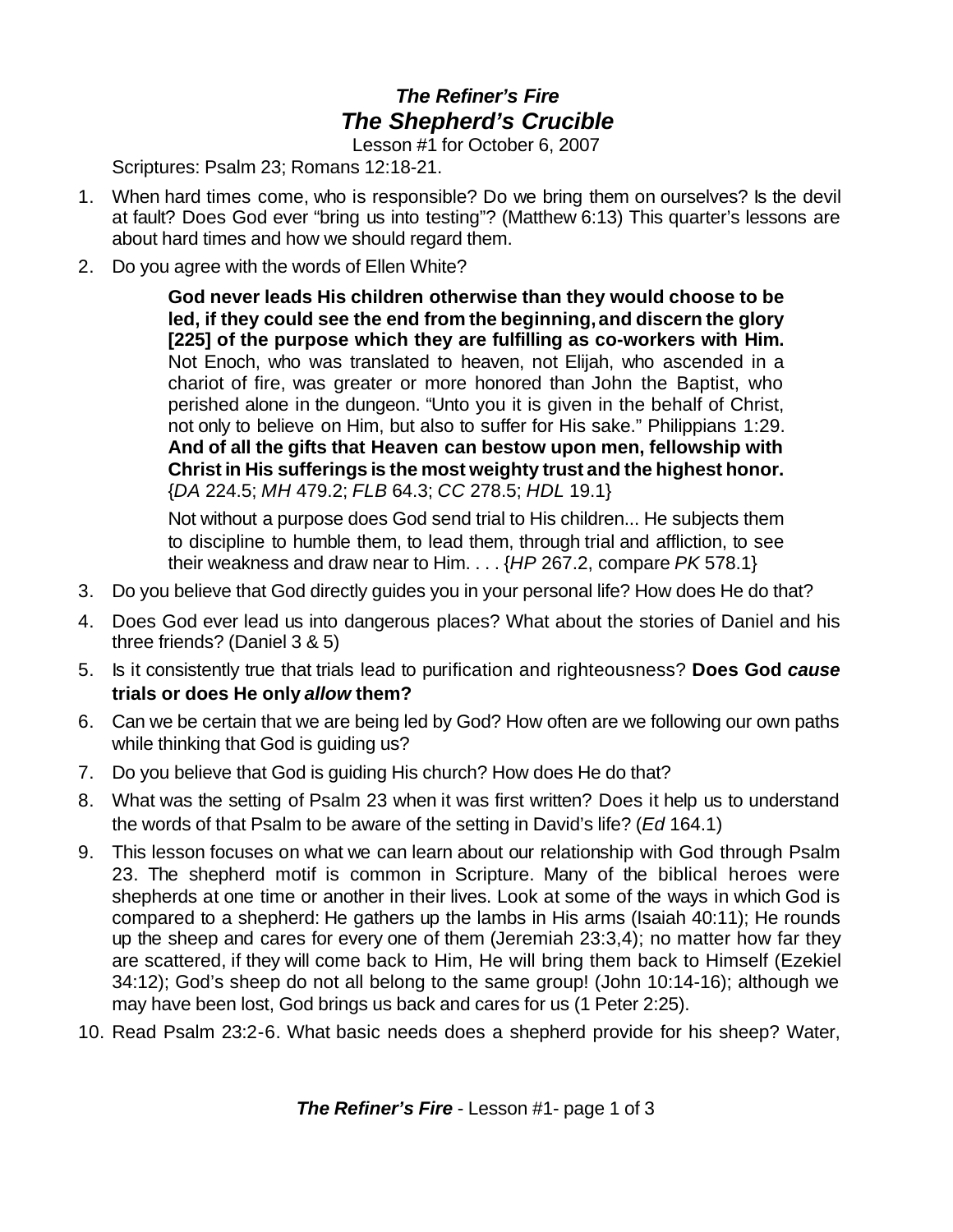food, and protection? Are those the things that we need today?

- 11. Look back over the recorded history of the church and God's people. Have God's people generally done better spiritually in prosperous times or in difficult times? Explain your answer. Tertullian said, "The blood of the martyrs is the seed of the church." [*Apology* 50] When things are easy and prosperous economically, do we sometimes feel tempted to believe that we can manage on our own without God's help?
- 12. How would you describe the "paths of righteousness" that David talked about in Psalm 23:3? We can be thankful for being led into green meadows, beside still pools, and finally to God's house. But should we be thankful for being led into "deepest darkness" and "eating in the presence of our enemies"? Would God ever do such a thing? What is "right" about those paths? Notice these four particular aspects:
	- 1) Those paths lead to the perfect destination–God's home!
	- 2) If we follow God's will, those paths will always keep us close to Him.
	- 3) If we are faithful "sheep," the shepherd will teach us to be like Him.

4) If we follow God's paths, He will provide opportunities for us to witness–even to our enemies!

## 13. **When the devil sends trials, what is his purpose and goal?**

- 14. If we find ourselves in "the valley of the shadow of death," is that evidence that God is not leading us? Would God ever lead us there? Does God ever force us to face our enemies even over a banquet table? Did Job "face" his enemy? Daniel?
- 15. What do you think is implied by the idea that we are being pursued by "goodness and mercy"? Goodness and mercy are descriptive terms that apply to people. Who is it that is good and merciful and pursues us?
- 16. When bad things happen in our day, people tend to blame God or the government. Is that fair?
- 17. When difficult times occur, should we pray to God to help us to get back to Him as if He had not been guiding us through the difficult times? Should we assume that when difficult times come, that we have lost our way and are no longer following God?
- 18. Almost the entire world struggles with the question of why bad things happen to good people. That is largely because they do not have the Seventh-day Adventist, "universewide" understanding of the great controversy between Christ and Satan over the character and government of God. Could you give a clear explanation to a friend who is asking that question about why bad things happen to good people?
- 19. Why do Christians have enemies? What did David have in mind when he talked about enemies? Read Matthew 5:44-48 and Romans 12:18-21. What do Matthew and Paul suggest to us about how to deal with enemies? How do you heap coals of fire on anyone's head?
- 20. Who is our greatest enemy? Do we see him actually working in our lives? What can we do about that? Do we see him working in the lives of our friends and associates? What can we do about that? How can we best be aware of his activities?
- 21. Is there any question about whether God wants us to join Him in heaven? Does God easily give up on us? Read also Ephesians 1:4; 2 Peter 1:10; Hebrews 11:13-15. In light of these verses and all of Scripture, are you absolutely certain that God's goodness, unfailing love,